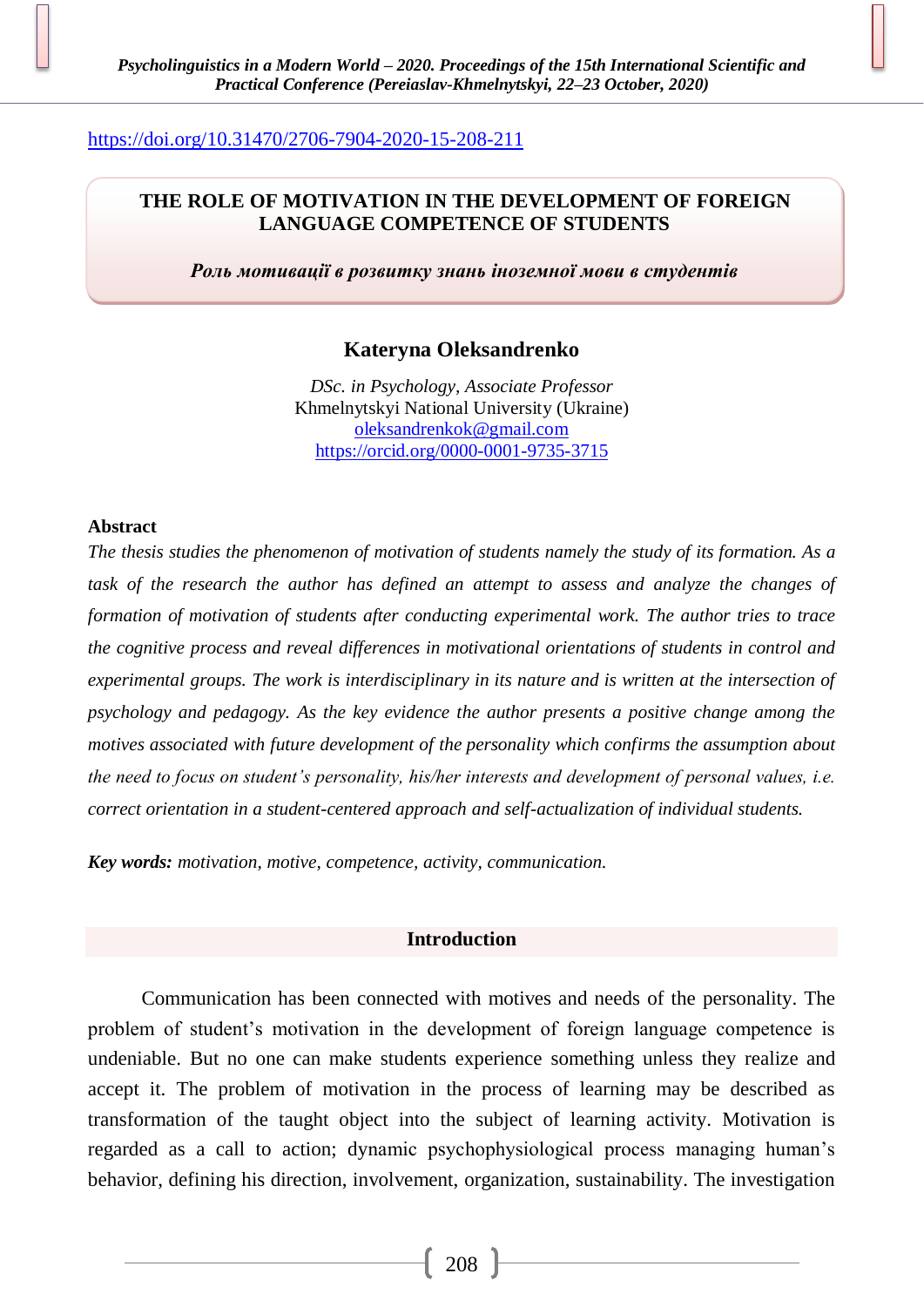of the motives within the structure of the activity is the analysis of the internal activity management. The most valuable motives should become the driving force in the process of learning. Less valuable motives may be lowered.

### **Methods and Techniques of the Research**

Within the frameworks of our investigation the following theoretical and empirical methods were employed: systematization, analysis, synthesis, comparison and generalization; analysis of empirical data, summarizing, content-analysis, expert assessment, standardized methodology of investigation of motives in learning activity elaborated by A. Rean (Rean & Kolominsky, 2008), test – questionnaire «Motivation of Success and Fear of Failure» (Rean, 2004), methodology «The Study of Learning Motivation in a Higher Educational Establishment» by T. Ilyina (Ilyina, 2008).

#### **Results**

To investigate the motivational sphere formation 110 first- and second-year students were involved in the survey. *The first stage* of the research included the analysis of changes in motivational sphere of the students in control and experimental groups before and after the experiment. Significant differences in motivational orientations in both groups were not identified. At the beginning of the experimental work social motives (every person should know a foreign language – 4.8/3.2, this subject is in the curriculum – 13.9/10.8, the English language is more interesting than other languages – 10.8/11.6, it is impossible to read English signs and notes without appropriate knowledge of the English language  $-3.1/2.9$ ) and «antimotivation» (I would like to study French as it is more attractive  $-1.3/1.5$ , I would like to study Chinese as it is more prospective  $-2.6/2.3$  prevailed. The less important motives were communicative ones and those connected with the personality future development. After the experiment positive changes were identified: «antimotives» and social external motives were replaced by internal motives connected with the future professional activity. Thanks to the games and exercises which were used within the frameworks of the special course «The Role of the English Language in the Development of Students' Independence» the increase of communicative motives became obvious. Positive changes in the motives associated with the future development of personality confirm the assumption about the need to focus on student's personality. The proportion between «antimotives» and social motives aimed at external motivation in the experimental groups decreased. No changes were noticed in the control groups. We consider that social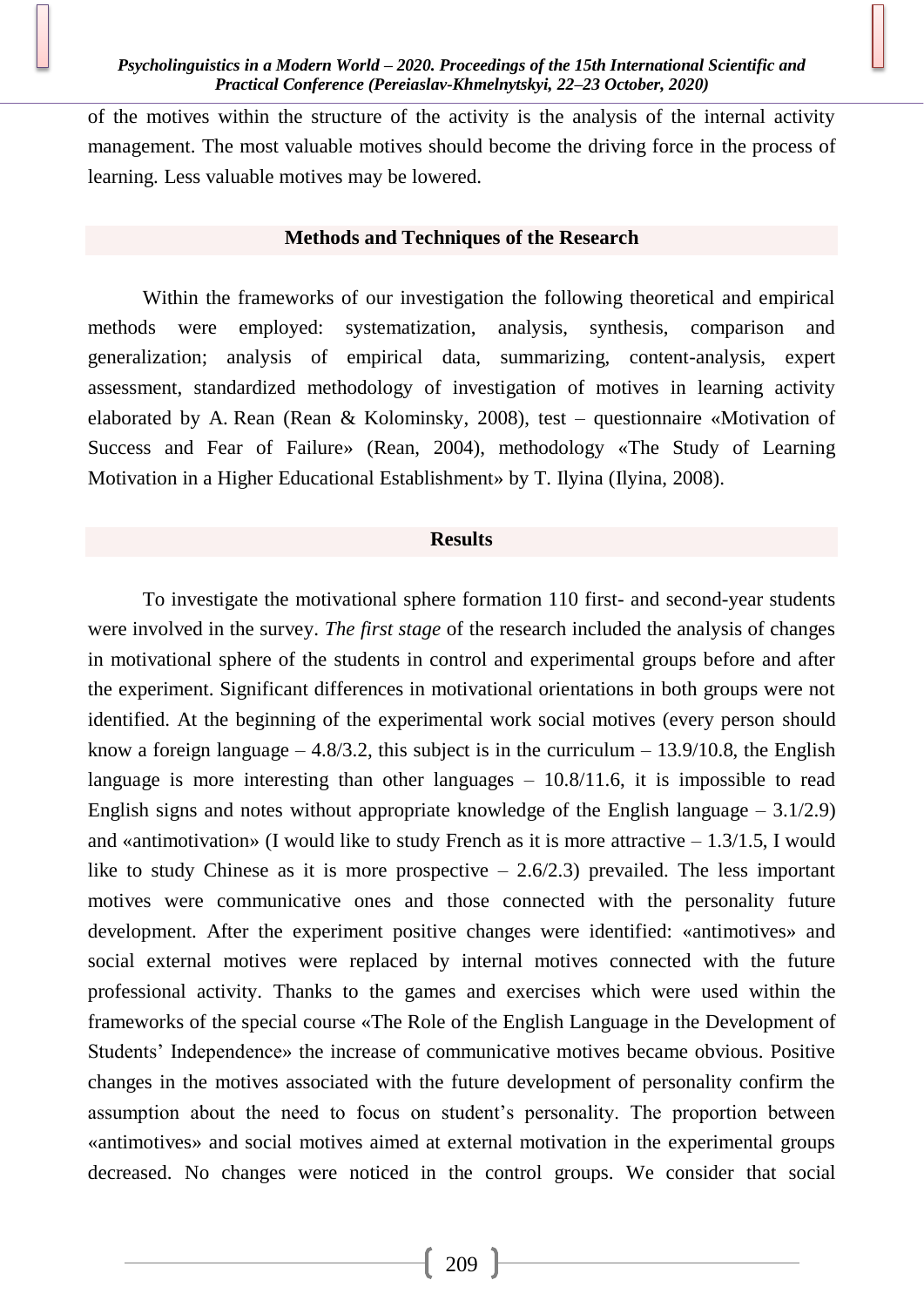### *Psycholinguistics in a Modern World – 2020. Proceedings of the 15th International Scientific and Practical Conference (Pereiaslav-Khmelnytskyi, 22–23 October, 2020)*

motivation in its wide meaning is less important for students than the results of their own activity, confidence in the success which contributed to the shift in learning activity.

Out of 16 motives in learning activity five the most significant were indicated. We distributed the questions into two groups depending on motivation type. By the end of the experiment positive changes were noticed in the experimental groups. The number of the first-year students with external motivation dropped by 24.5 per cent, in groups of the second-year students – by 18.9 per cent. In the control groups this figure grew up to 3.24 per cent for the first-year students and dropped by 5.67 per cent for the second-year students.

The internal motivation in the experimental groups of the first-year students grew by 12.5 per cent and for the second-year students – by 30.7 per cent. For the control groups this indicator among the first-year students increased by 4.62 per cent, and for the second-year students it decreased by 2.19 per cent.

Thus, the positive changes in the internal motivation indicators in the experimental groups allow us to assume that the elaborated model of foreign competence development by means of efficient organization of independent work is effective.

Methodology «The Study of Learning Motivation in a Higher Educational Establishment» by T. Ilyina contains three scales: «Knowledge Acquisition», «Profession Obtaining», «Diploma Obtaining». The results of our investigation testify to the fact that the desire to get a diploma prevailed among the students of both experimental and control groups. After the experiment the indicator on the scale «Knowledge Acquisition» increased by 3.7 scores for the first- and second-year students in the experimental groups. In the control group the indicator was only 1.7. According to the scale «Profession Obtaining» the indicator increased by 4 scores and 2.2 scores in the corresponding groups. On the scale «Diploma Obtaining» the indicators decreased by 3.2 and 0.6 scores relatively. Prevailing of the motives on the first two scales after the experiment testifies to the adequate choice of the profession by the students and their satisfaction.

Test – questionnaire «Motivation of Success and Fear of Failure» by A. Rean we used to diagnose the students' motivational pole. The data obtained show positive changes in motivation of success for the students of the experimental groups. Its indicators increased by 44.2 per cent for the first-and second-year students. For the control group this indicator increased by 18.5 per cent. Figures for the fear of failure after the experiment decreased by 45.51 per cent for the experimental group, for the control group it was 11.39 per cent.

Diagnostics of motivation of professional activity was based on the concept of internal and external motivation. On the basis of the obtained results motivational complex of personality was determined. The type ENM>EPM>IM as the worst motivational complex got the most scores before the experimental work (where ENP is external negative motivation, EPM – external positive motivation, IM – internal motivation). After the